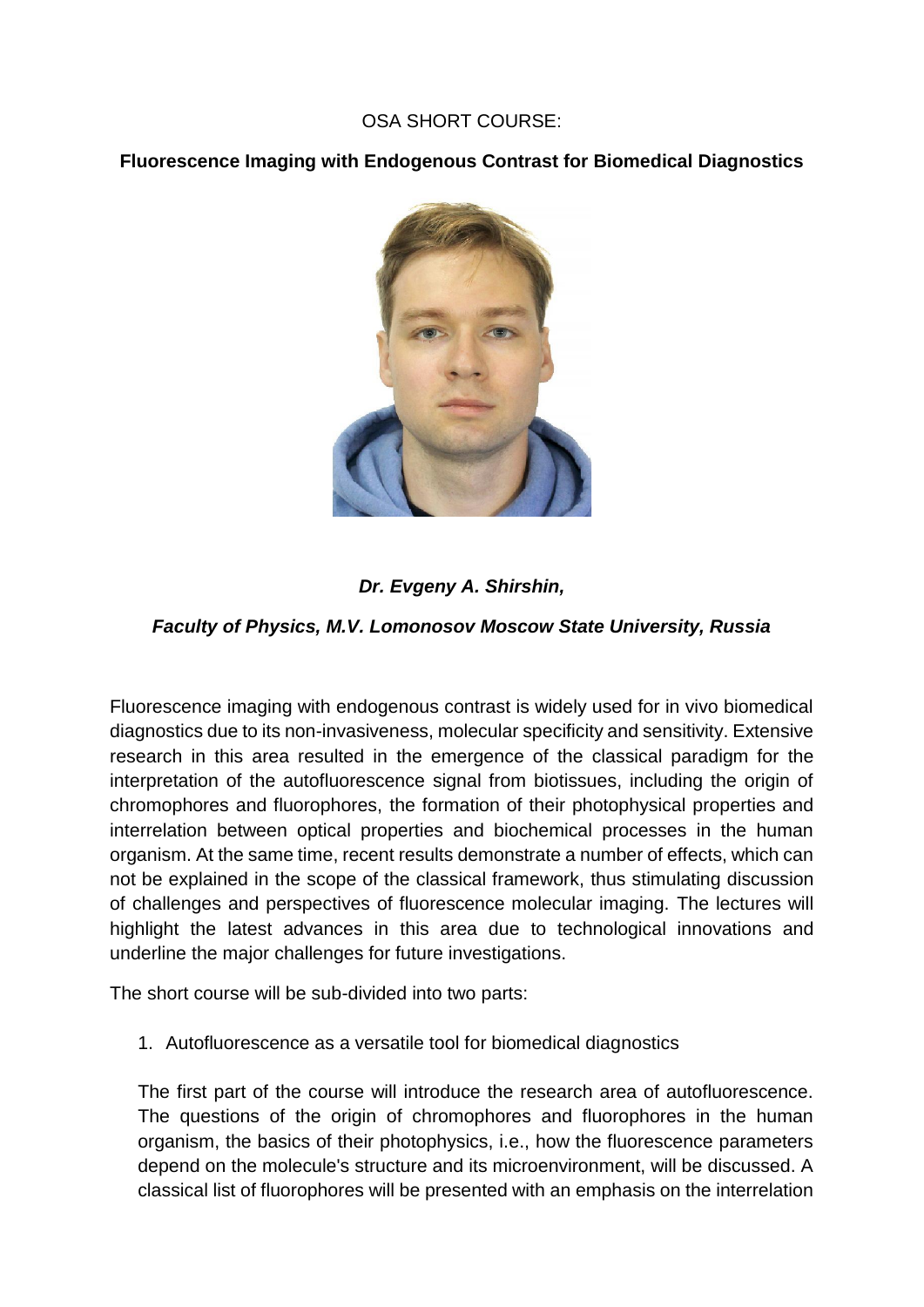of each fluorophore and certain biomedical diagnostics task. A brief review of fluorescence imaging methods will be provided, including confocal and multiphoton microscopy, fluorescence diffuse optical tomography and fluorescence lifetime imaging. The power of autofluorescence in biomedical diagnostics will be illustrated by several recent examples with a focus on how the source of fluorescence can be identified and which biochemical information can be extracted from the endogenous fluorophores.

## 2. Terra incognita in autofluorescence

In the second part of the course, it will be shown that the classical interpretation of autofluorescence formation lacks understanding of several important phenomena. Firstly, the origin of ubiquitous fluorescence emission from tissues in the red and NIR spectral ranges is unknown. This effect is extremely significant for biophotonics due to its relevance to background formation in Raman spectra and predictive capabilities for detecting tumor margins, and current views on this subject will be discussed. Secondly, a lively discussion occurs in the literature about the emergence of visible fluorescence in peptides and proteins following their aggregation, as well as during self-assembly of metabolites in vitro and in vivo. The origin of this effect is supposed to originate from charge transfer or proton transfer processes, excitonic interactions or formation of oxidation products. A critical review of these hypotheses will be presented in the lecture. These and some other recent findings will be used to demonstrate that the research area of endogenous fluorescence is continuously evolving, and despite decades of research, there is still plenty of space for developing novel diagnostic methods based on endogenous fluorescence contrast.

## **Learning objectives**

This course will provide the participants with:

 $\rightarrow$  basic understanding of autofluorescence signal formation in biotissues based on the classical list of endogenous chromophores and fluorophores in the human organism;

 $\rightarrow$  basic knowledge of which information can be extracted from the autofluorescence signal and how it can be used for diagnostics; understanding of the principal, advantages and limitations of this method;

 $\rightarrow$  getting familiar with current challenges and advances in understanding the origin of endogenous fluorophores, including emission in the red and NIR spectral regions.

## **Intended audience**

Undergraduate, Master and PhD students, postdoctoral trainees, and research scientists in the areas of physics, engineering and biomedicine.